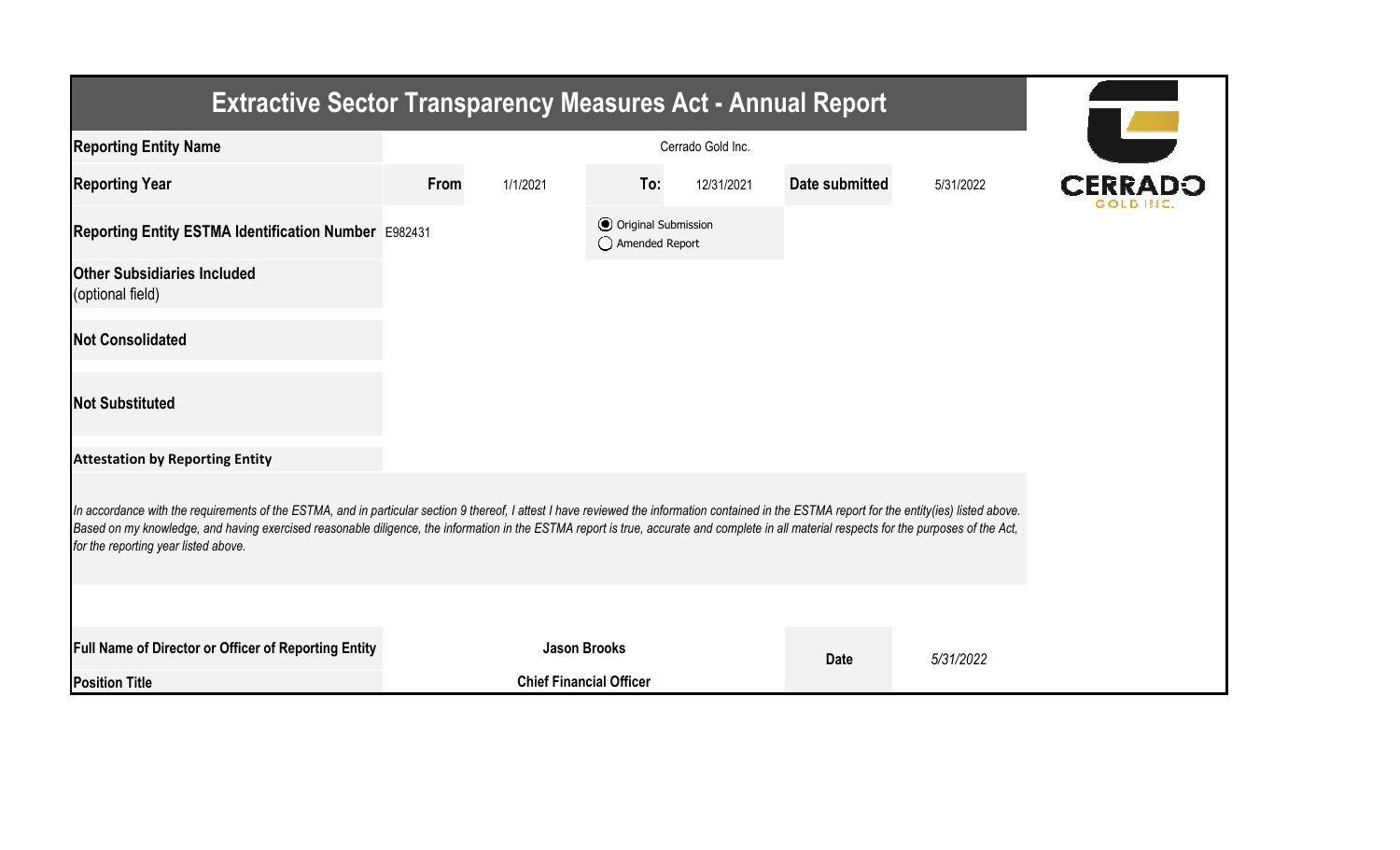| <b>Extractive Sector Transparency Measures Act - Annual Report</b>                                                                                                               |                                                                                                                                                                                                                                                                                             |                                                                           |              |                  |           |                                |                |                  |                                                         |                                      |                                                                                                                                                                                                                       |
|----------------------------------------------------------------------------------------------------------------------------------------------------------------------------------|---------------------------------------------------------------------------------------------------------------------------------------------------------------------------------------------------------------------------------------------------------------------------------------------|---------------------------------------------------------------------------|--------------|------------------|-----------|--------------------------------|----------------|------------------|---------------------------------------------------------|--------------------------------------|-----------------------------------------------------------------------------------------------------------------------------------------------------------------------------------------------------------------------|
| <b>Reporting Year</b><br><b>Reporting Entity Name</b><br><b>Reporting Entity ESTMA</b><br><b>Identification Number</b><br><b>Subsidiary Reporting Entities (if</b><br>necessary) | 1/1/2021<br>12/31/2021<br>From:<br>To:<br>Cerrado Gold Inc.<br><b>USD</b><br><b>Currency of the Report</b><br>E982431                                                                                                                                                                       |                                                                           |              |                  |           |                                |                |                  |                                                         |                                      |                                                                                                                                                                                                                       |
| <b>Payments by Payee</b>                                                                                                                                                         |                                                                                                                                                                                                                                                                                             |                                                                           |              |                  |           |                                |                |                  |                                                         |                                      |                                                                                                                                                                                                                       |
| <b>Country</b>                                                                                                                                                                   | <b>Payee Name</b>                                                                                                                                                                                                                                                                           | Departments, Agency, etc<br>within Payee that Received<br><b>Payments</b> | <b>Taxes</b> | <b>Royalties</b> | Fees      | <b>Production Entitlements</b> | <b>Bonuses</b> | <b>Dividends</b> | <b>Infrastructure</b><br>Improvement<br><b>Payments</b> | <b>Total Amount paid to</b><br>Payee | <b>Notes</b>                                                                                                                                                                                                          |
| Argentina                                                                                                                                                                        | Government of Argentina                                                                                                                                                                                                                                                                     | <b>Federal Administration of Public</b><br>Income                         | \$530,000    |                  |           |                                |                |                  |                                                         |                                      | Wealth Tax paid to the Administracion Federal de<br>\$530,000 Ingresos Publicos (AFIP) on Minera Don Nicolas<br>S.A. taxable assets as at December 31, 2021.                                                          |
| Argentina                                                                                                                                                                        | Province of Santa Cruz                                                                                                                                                                                                                                                                      | Ministry of Economy and Public<br>Works Santa Cruz                        |              | \$1,602,000      |           |                                |                |                  |                                                         | \$1,602,000                          | Provincial royalties paid to the Ministerio de<br>Economia y Obras Publicas Santa Cru z on Minera<br>Don Nicolas Mine production for the fiscal year<br>ended December 31, 2021.                                      |
| Argentina                                                                                                                                                                        | Province of Santa Cruz                                                                                                                                                                                                                                                                      | <b>Federal Administration of Public</b><br>Income                         |              | \$5,399,000      |           |                                |                |                  |                                                         |                                      | Export taxes paid to the Administracion Federal de<br>\$5,399,000 Ingresos Publicos (AFIP) on Minera Don Nicolas<br>Mine production sold for the fiscal year ended<br>December 31, 2021.                              |
| Argentina                                                                                                                                                                        | Province of Santa Cruz                                                                                                                                                                                                                                                                      | Ministry of Production                                                    |              |                  | \$106,000 |                                |                |                  |                                                         |                                      | Fees paid to the Ministry of Production -<br>\$106,000 Productive Technological Strengthening Fund on<br>\$106,000 Minera Don Nicolas S.A. total property hectares<br>during the fiscal year ended December 31, 2021. |
| <b>Brazil</b>                                                                                                                                                                    | <b>Government of Brazil</b>                                                                                                                                                                                                                                                                 | National Department of Mineral<br>Production                              |              |                  | 489,000   |                                |                |                  |                                                         |                                      | Fees paid to the Agência Nacional de Mineração<br>489,000 on the acquisition at auction of additional Monte do<br>Carmo Project claims.                                                                               |
|                                                                                                                                                                                  |                                                                                                                                                                                                                                                                                             |                                                                           |              |                  |           |                                |                |                  |                                                         |                                      |                                                                                                                                                                                                                       |
| <b>Additional Notes:</b>                                                                                                                                                         | All payments made in a foreign currency are reported in US dollars using the average rate for the year. The average rates for the year used for the year used for the preparation of the report were as follows, USD0.0al curr<br>Reported amounts have been rounded to the nearest \$1,000 |                                                                           |              |                  |           |                                |                |                  |                                                         |                                      |                                                                                                                                                                                                                       |